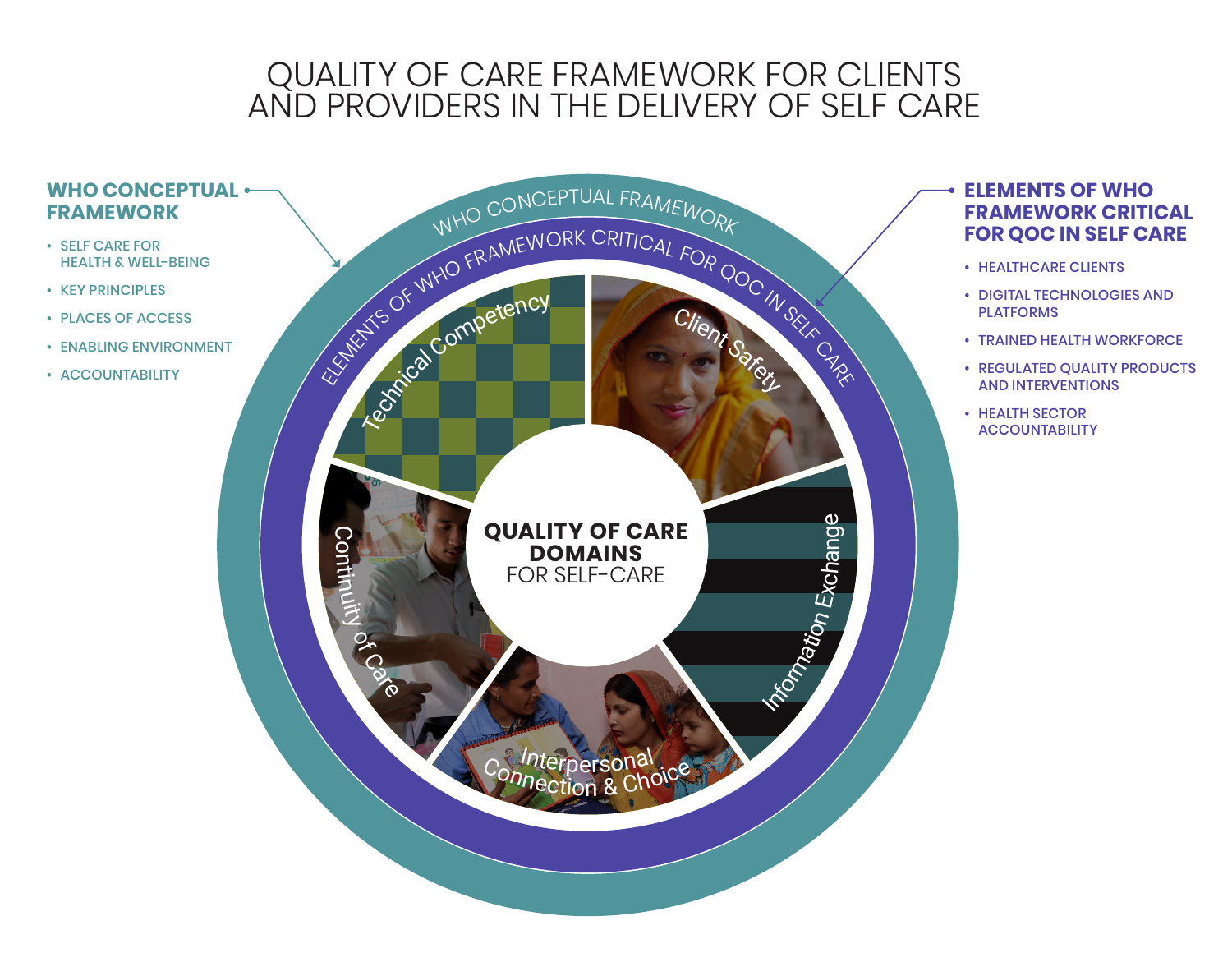## **Quality of Care (QoC) Framework for Self-Care**

| ┰                   | Conceptual<br>framework<br>for self-care<br>interventions | Self-care for health & well-being<br>Key principles • Places of access • Enabling environment • Accountability                                                                                                                                                                                                                                                                                                                                           |                                                                                                                                                                                                                          |                                                                                                                                                                                                                                                                                         |                                                                                                                                                                                                                       |                                                                                                                                                                                                                                                |                                                                                                                                                                                                                                                                                                                                                                                                  |  |
|---------------------|-----------------------------------------------------------|----------------------------------------------------------------------------------------------------------------------------------------------------------------------------------------------------------------------------------------------------------------------------------------------------------------------------------------------------------------------------------------------------------------------------------------------------------|--------------------------------------------------------------------------------------------------------------------------------------------------------------------------------------------------------------------------|-----------------------------------------------------------------------------------------------------------------------------------------------------------------------------------------------------------------------------------------------------------------------------------------|-----------------------------------------------------------------------------------------------------------------------------------------------------------------------------------------------------------------------|------------------------------------------------------------------------------------------------------------------------------------------------------------------------------------------------------------------------------------------------|--------------------------------------------------------------------------------------------------------------------------------------------------------------------------------------------------------------------------------------------------------------------------------------------------------------------------------------------------------------------------------------------------|--|
| $\overline{\bf{S}}$ | Elements<br>critical for QoC<br>in self-care              | Digital technologies and platforms                                                                                                                                                                                                                                                                                                                                                                                                                       |                                                                                                                                                                                                                          |                                                                                                                                                                                                                                                                                         |                                                                                                                                                                                                                       |                                                                                                                                                                                                                                                |                                                                                                                                                                                                                                                                                                                                                                                                  |  |
|                     |                                                           | Healthcare clients                                                                                                                                                                                                                                                                                                                                                                                                                                       |                                                                                                                                                                                                                          | Trained health workforce                                                                                                                                                                                                                                                                |                                                                                                                                                                                                                       | Regulated quality                                                                                                                                                                                                                              | <b>Health sector</b>                                                                                                                                                                                                                                                                                                                                                                             |  |
|                     | OoC Channels <sup>1</sup>                                 | <b>Client capacities</b>                                                                                                                                                                                                                                                                                                                                                                                                                                 | Client<br>communication<br>tools                                                                                                                                                                                         | Health provider/worker<br>capacities                                                                                                                                                                                                                                                    | <b>Health</b><br>provider/worker<br>communication tools                                                                                                                                                               | products and<br>interventions                                                                                                                                                                                                                  | accountability                                                                                                                                                                                                                                                                                                                                                                                   |  |
|                     | QoC Domains <sup>2</sup>                                  | <b>OoC Standards</b>                                                                                                                                                                                                                                                                                                                                                                                                                                     |                                                                                                                                                                                                                          |                                                                                                                                                                                                                                                                                         |                                                                                                                                                                                                                       |                                                                                                                                                                                                                                                |                                                                                                                                                                                                                                                                                                                                                                                                  |  |
|                     | <b>Technical</b><br>Competency                            | Standard 1.1 Client demonstrates<br>the knowledge and skills needed to<br>competently self-manage care (e.g.<br>through self-screening, self-testing,<br>self-referral, etc.).                                                                                                                                                                                                                                                                           | Standard 1.2<br>Targeted client<br>communication<br>tools effectively<br>instructs the<br>client how to self-<br>manage their care.                                                                                      | Standard 1.3 Health<br>provider/worker or digital<br>application exhibits<br>the appropriate level of<br>knowledge and clinical<br>skills needed to effectively<br>transmit information and<br>skills to a client so that they<br>can safely and effectively<br>self-manage their care. | Standard 1.4<br>Communication tools<br>effectively build the<br>skills needed to instruct<br>a client in how to self-<br>manage their care.                                                                           |                                                                                                                                                                                                                                                | Standard 1.5 Services or<br>support is performed by<br>licensed and registered<br>health professionals<br>who are authorized to<br>perform the procedures<br>by national laws.<br>Standard 1.6 A<br>supportive supervision<br>system assesses<br>client's and/or health<br>provider/worker's skills,<br>documents quality gaps<br>and progress towards<br>rectifying identified<br>quality gaps. |  |
|                     | <b>Client Safety</b>                                      | Standard 2.1 Client, with or without<br>the aid of a health provider/worker,<br>understands how to safely use the<br>product and can adequately assess if<br>they are medically eligible to use the<br>product to self-manage their care.<br>Standard 2.2 Client can comply with<br>waste disposal standards as per<br>national protocols.<br>Standard 2.3 Client can accurately<br>determine if they are experiencing a<br>side effect or complication. | Standard 2.4<br>Communication<br>tools are medically<br>accurate, contain<br>information on<br>correct dosage<br>and side effect<br>management,<br>and are in line<br>with national,<br>international/WHO<br>quidelines. | Standard 2.5 Health<br>provider/worker or digital<br>application effectively<br>assesses if a client can<br>safely self manage their<br>care which includes properly<br>screening clients for medical<br>eligibility according to<br>national service delivery<br>protocols.            | Standard 2.6<br>Communication<br>tools are medically<br>accurate, contain<br>information on correct<br>dosage and side effect<br>management, and are<br>in line with national<br>and international/WHO<br>quidelines. | Standard 2.7<br>Products are<br>registered in-<br>country and are<br>WHO or stringent<br>regulatory<br>authority (SRA)<br>approved.<br>Standard 2.8<br>Products are<br>non-expired and<br>stored according<br>to manufacturer<br>requirements. | Standard 2.9 National<br>protocols or quidelines<br>that support self-care<br>exist and are updated<br>to reflect international<br>quidelines and best<br>practice for self-care.                                                                                                                                                                                                                |  |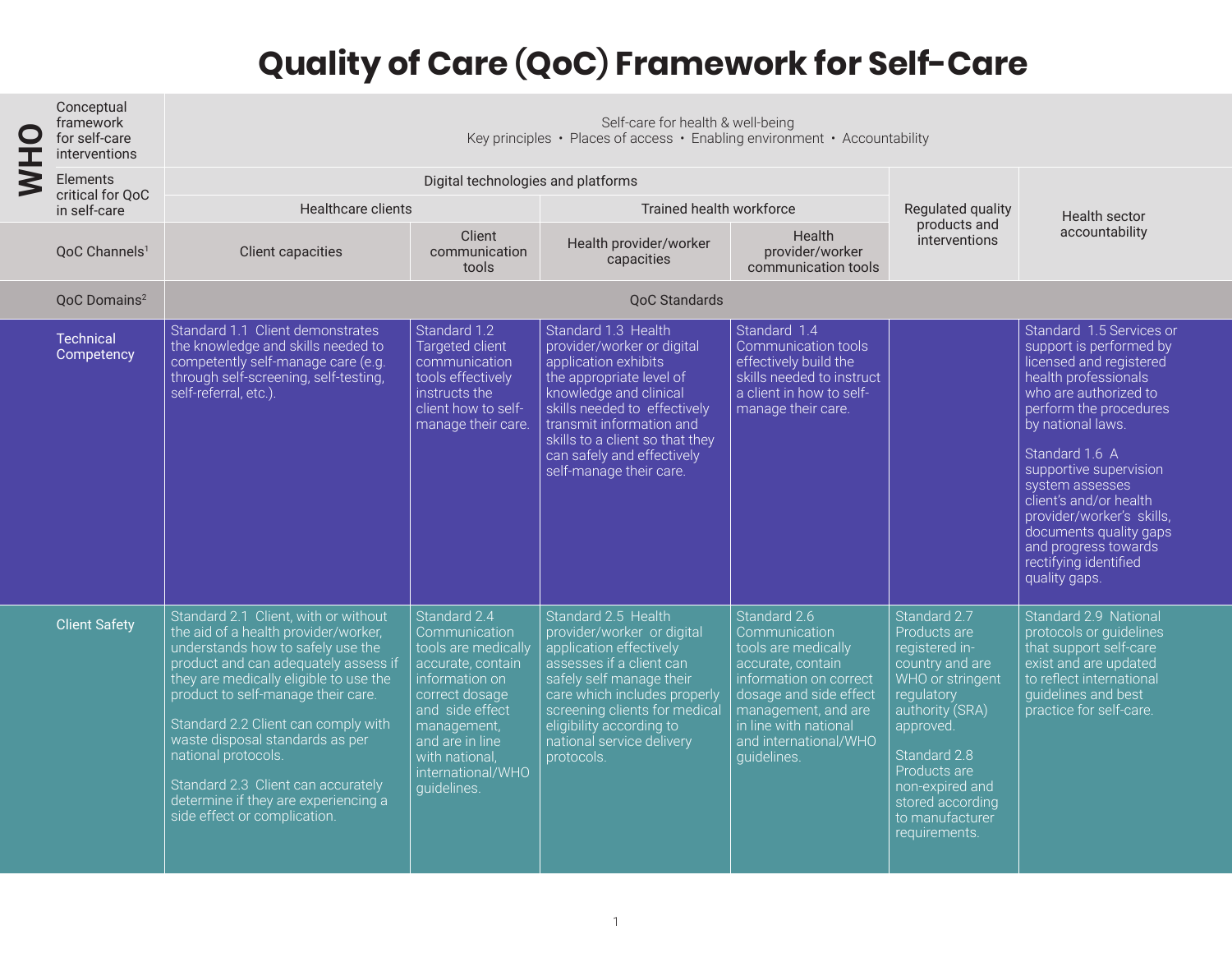## **QoC Framework for Self-care** (continued)

| I | Conceptual<br>framework<br>for self-care<br>interventions | Self-care for health & well-being<br>Key principles • Places of access • Enabling environment • Accountability                                                                                                                                                                                                                                                                                                                                                                                                                                                                                                   |                                                                                                                                  |                                                                                                                                                                                                                                                                                                                                                                                                   |                                                                                                                                                                                                                |                               |                                                                                                                                                                                                                                                                                                                                                                                     |  |
|---|-----------------------------------------------------------|------------------------------------------------------------------------------------------------------------------------------------------------------------------------------------------------------------------------------------------------------------------------------------------------------------------------------------------------------------------------------------------------------------------------------------------------------------------------------------------------------------------------------------------------------------------------------------------------------------------|----------------------------------------------------------------------------------------------------------------------------------|---------------------------------------------------------------------------------------------------------------------------------------------------------------------------------------------------------------------------------------------------------------------------------------------------------------------------------------------------------------------------------------------------|----------------------------------------------------------------------------------------------------------------------------------------------------------------------------------------------------------------|-------------------------------|-------------------------------------------------------------------------------------------------------------------------------------------------------------------------------------------------------------------------------------------------------------------------------------------------------------------------------------------------------------------------------------|--|
| ≷ | Elements<br>critical for QoC<br>in self-care              | Digital technologies and platforms                                                                                                                                                                                                                                                                                                                                                                                                                                                                                                                                                                               |                                                                                                                                  |                                                                                                                                                                                                                                                                                                                                                                                                   |                                                                                                                                                                                                                |                               |                                                                                                                                                                                                                                                                                                                                                                                     |  |
|   |                                                           | Healthcare clients                                                                                                                                                                                                                                                                                                                                                                                                                                                                                                                                                                                               |                                                                                                                                  | Trained health workforce                                                                                                                                                                                                                                                                                                                                                                          |                                                                                                                                                                                                                | Regulated quality             | Health sector                                                                                                                                                                                                                                                                                                                                                                       |  |
|   | OoC Channels <sup>1</sup>                                 | <b>Client capacities</b>                                                                                                                                                                                                                                                                                                                                                                                                                                                                                                                                                                                         | Client<br>communication<br>tools                                                                                                 | Health provider/worker<br>capacities                                                                                                                                                                                                                                                                                                                                                              | <b>Health</b><br>provider/worker<br>communication tools                                                                                                                                                        | products and<br>interventions | accountability                                                                                                                                                                                                                                                                                                                                                                      |  |
|   | QoC Domains <sup>2</sup>                                  | <b>QoC Standards</b>                                                                                                                                                                                                                                                                                                                                                                                                                                                                                                                                                                                             |                                                                                                                                  |                                                                                                                                                                                                                                                                                                                                                                                                   |                                                                                                                                                                                                                |                               |                                                                                                                                                                                                                                                                                                                                                                                     |  |
|   | Information<br>Exchange                                   | Standard 3.1 Client can access<br>comprehensible information that<br>responds to their expressed needs<br>and preferences and includes a range<br>of options.<br>Standard 3.2 Client can access<br>information regarding benefits, risks<br>and side effects of a chosen self-care<br>product prior to receipt.                                                                                                                                                                                                                                                                                                  | Standard 3.3<br>Communication<br>tools are accurate.<br>comprehensable,<br>and available in an<br>accessible/local<br>language.  | Standard 3.4 Health<br>provider/worker or digital<br>application elicits input<br>from the client and provides<br>counseling/consultation<br>that responds to the client's<br>expressed needs and<br>preferences.<br>Standard 3.5 Health<br>provider/worker or digital<br>application gives information<br>regarding benefits, risks and<br>side effects of a chosen<br>service prior to receipt. | Standard 3.6<br>Communication<br>tools support health<br>providers/workers<br>to elicit input from<br>the client and<br>provide accurate.<br>comprehensible<br>information in support<br>of self-care.         |                               | Standard 3.7 There<br>is a mechanism to<br>assess if a client can<br>access comprehensible<br>information that is<br>responsive to their<br>expressed needs and<br>includes information<br>regarding benefits, risks<br>and side effects. A review<br>of progress towards<br>improving the client's<br>experience occurs on<br>a consistent basis and<br>results in an action plan. |  |
|   | Interpersonal<br><b>Connection &amp;</b><br>Choice*       | Standard 4.1 Client's experience of<br>care during all self-care interactions is<br>dignified, empathetic, and respectful.<br>Standard 4.2 Client accesses care<br>in a setting where visual and audio<br>privacy is assured.<br>Standard 4.3 Client accesses care<br>or information that does not vary<br>in quality because of their personal<br>characteristics such as age,<br>marital status, gender, disability,<br>ethnicity, geographic location, and<br>socioeconomic status.<br>Standard 4.4 Client exercises choice,<br>is not pressured or coerced, and gives<br>consent to use a self-care product. | Standard 4.5<br>Targeted client<br>communication<br>is respectful,<br>empathetic, non-<br>judgmental, and<br>free from coercion. | Standard 4.6 Health<br>provider/worker or digital<br>application provides<br>information or care in a<br>respectful, empathetic, non-<br>judgmental way that is free<br>from coercion and facilitates<br>the client's agency.                                                                                                                                                                     | Standard 4.7<br>Communication<br>tools support the<br>health provider/<br>worker to interact with<br>the clients in a way<br>that is empathetic,<br>non-judgmental and<br>respects their choice<br>and agency. |                               | Standard 4.8 There is a<br>mechanism to assess<br>whether a client's<br>experience of care is<br>empathetic, respectful,<br>non-judgemental,<br>and facilitates choice<br>and agency. A review<br>of progress towards<br>improving the client<br>experience occurs on<br>a consistent basis and<br>results in an action plan.                                                       |  |